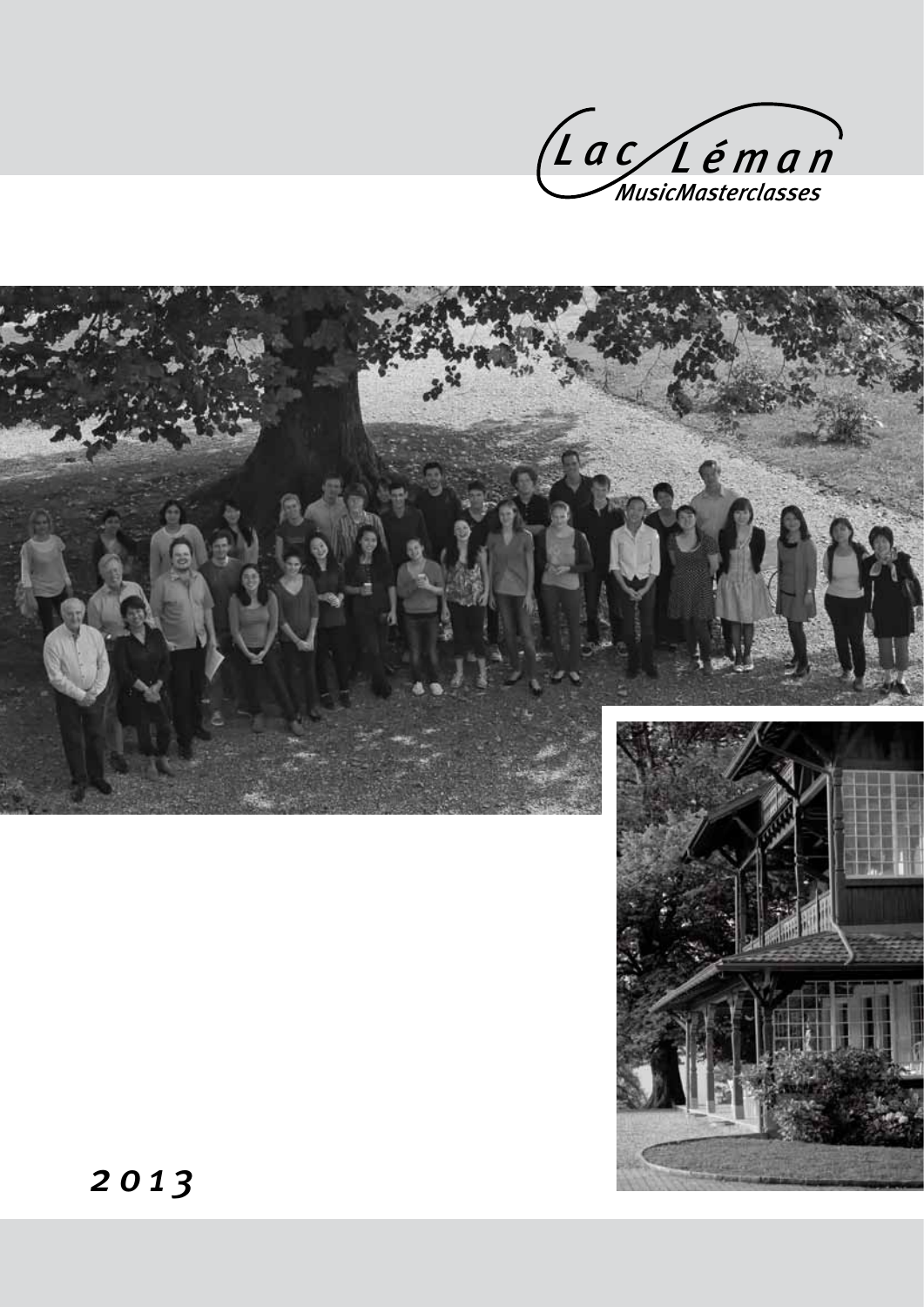# *The Lac Léman Music Masterclasses 2013*

2013 saw the third series of the Lac Léman Music Masterclasses which provided another opportunity for some world-class violin, viola and cello teachers and almost 30 students from 18 countries to come to the Hindemith Music Centre in Blonay, Switzerland, to share a week of intensive studies in the solo performance of works of classical music.

As in previous years, these masterclasses were based on the idea of bringing together truly legendary and recognized masters of their instruments and some of the most promising young stringed instrument students, many of them with plans to start a career as soloists or preeminent orchestra players.

The students who participated in the 2013 course, whose ages ranged from 16 to 28, were selected on the basis of both their past achievements and their future promise and were composed of a diverse group of young musicians from Australia, Belgium, China, Colombia, Finland, France, Germany, Ireland, Israel, Japan, Korea, Latvia, Norway, Russia, Switzerland, Ukraine, the United Kingdom and the United States.





Three experienced piano accompanists, Kane Joho, Megumi Hashiba and Rusudan Aladvize provided the necessary and important musical support to the students' solo performances.



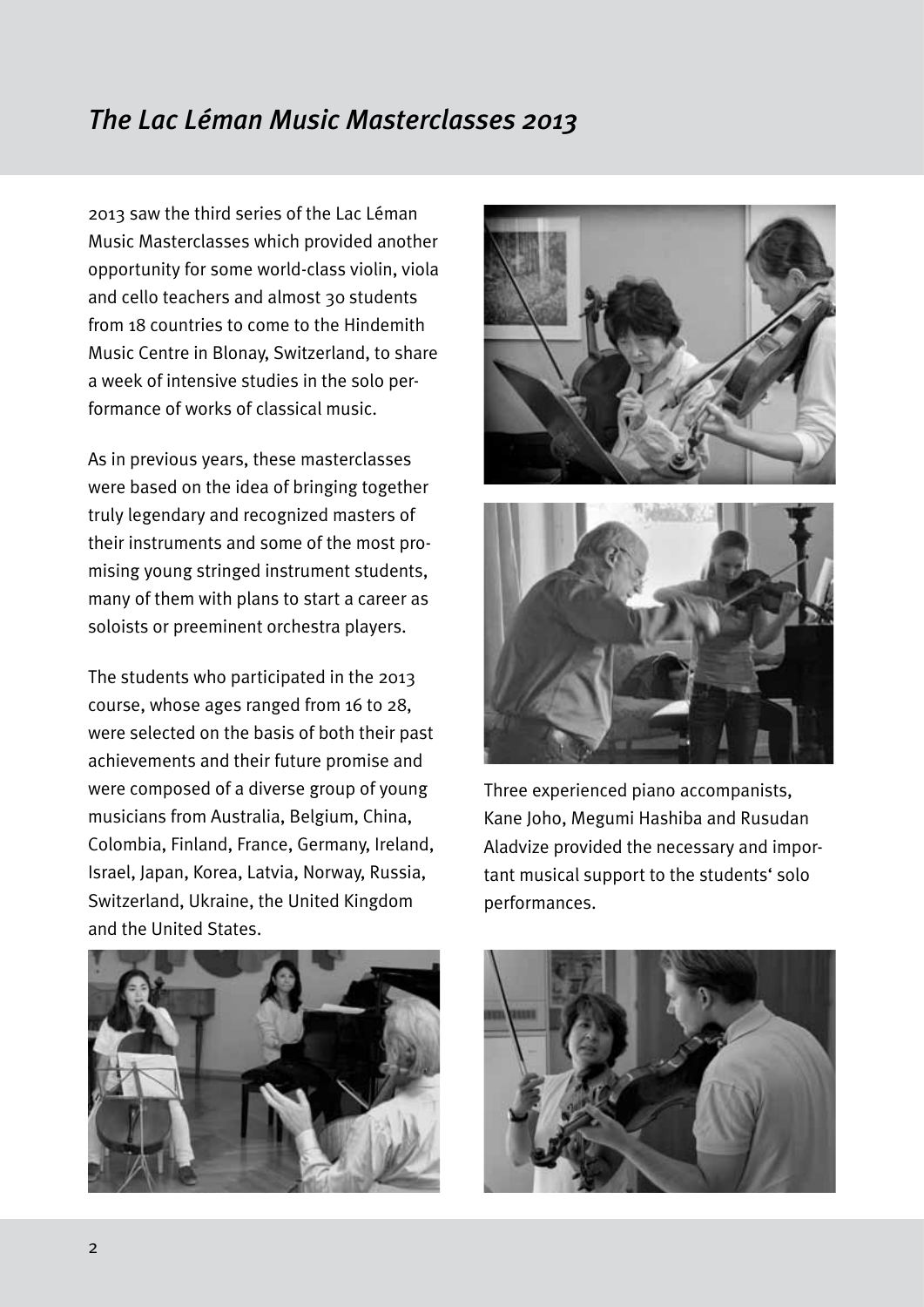#### *The Teachers*

The faculty of 2013 again consisted of four great professors, all renowned for having produced some of the best players of the age: Mihaela Martin (violin), Boris Kuschnir (violin), Nobuko Imai (viola) and Frans Helmerson (violoncello).



*Mihaela Martin (violin)* 



*Nobuko Imai (viola)*

As last year, they were joined by the violinist and violist Daniel Austrich (member of the Michelangelo String Quartet), who provided additional coaching for the study of chamber music works in the evenings.



*Boris Kuschnir (violin)*



*Frans Helmerson (violoncello)*



*Daniel Austrich (violin)*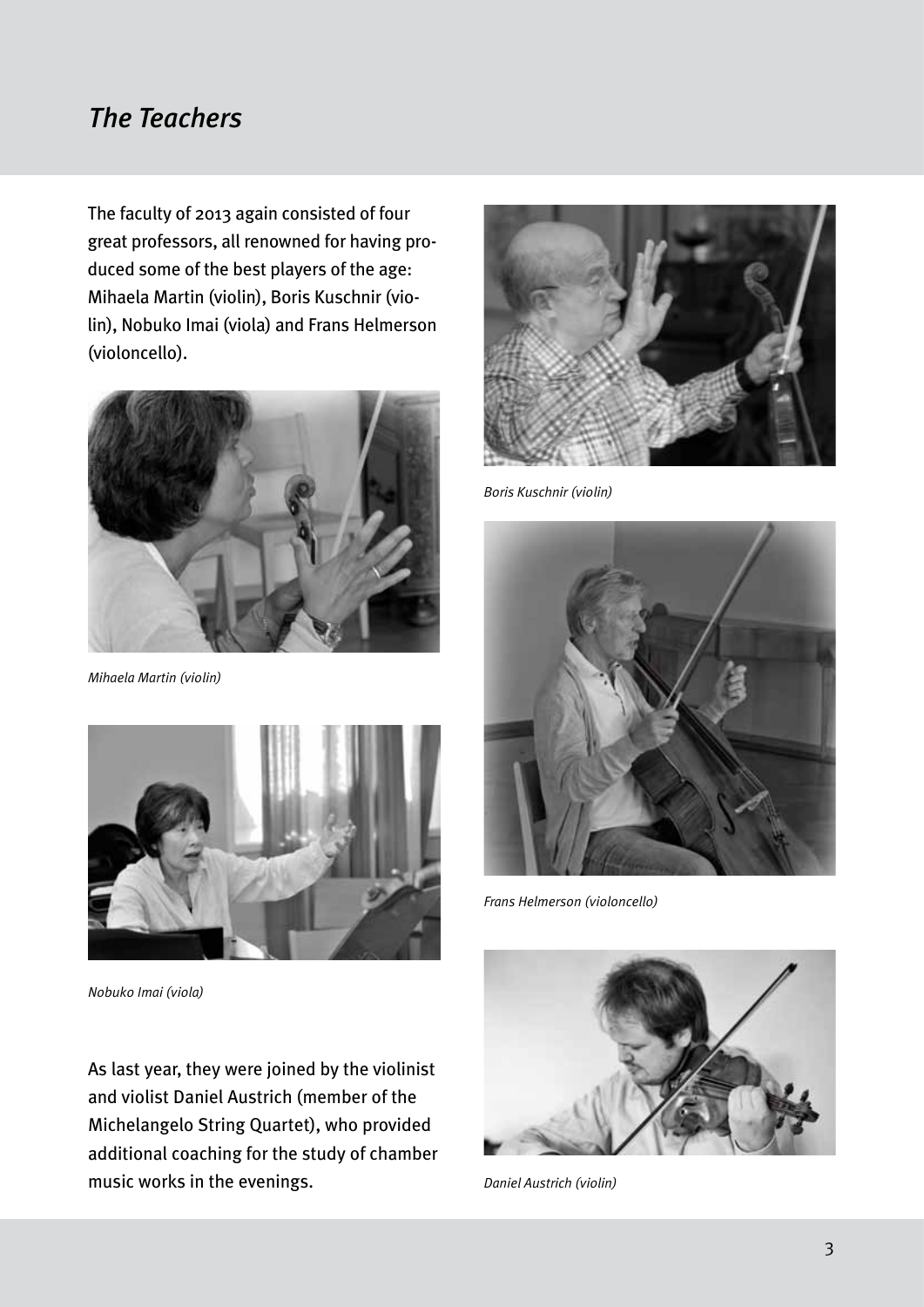#### *The Concept behind the Lac Léman Music Masterclasses*

The purpose of this event is to provide a week of intensive practical study and learning for students who have already achieved a high degree of mastery of their instruments. The aim is to enable them to take another step forward in interpreting and performing classical music and prepare them for a career as soloists or orchestra players. This specifically involves individual tuition sessions in which the students submit themselves to the critical ears and questions of their chosen tutor, all this in the presence of the other students and visitors who provide a knowledgable and attentive audience.







While such tuition sessions are no doubt highly demanding, even confronting students with potentially harsh truths, it is an important aspect of the teaching concept of LLMM that students get all the encouragement possible from their teachers and a spirit of stimulating motivation to overcome any difficulties and to move towards achieving their full potential in the mastery of their instruments. Both the admirable skills and extensive experience of the teachers and the serene setting of the course in the Hindemith Music Centre in Blonay, overlooking the beautiful Lac Léman, where everybody lives and works under one roof in a family-like atmosphere, ensure that this important objective is being achieved.

While the course also offers some possibilities for studying works of chamber music in the spare time left, the course primarily focuses on the solo performance of string instruments, with or without piano accompaniment.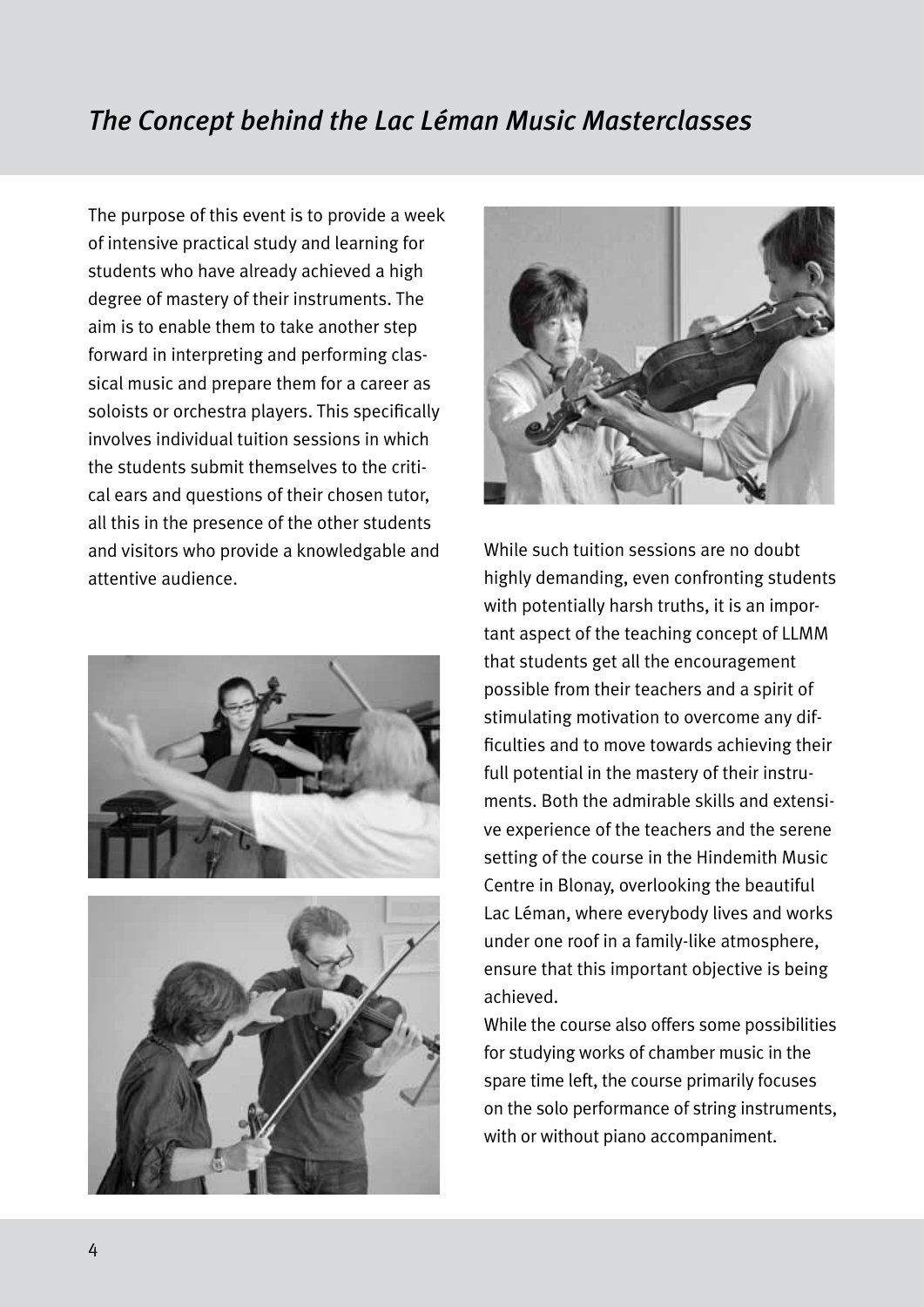# *The Lac Léman Music Masterclasses Students*

The 2013 course, which was fully booked out, again proved to be a demonstration of the passion for music shared by both teachers and students alike and resulted in some remarkable musical performances. The tuition sessions themselves were full of sparkling moments of music and musical prowess as students benefited directly from their teachers' advice and could put it into practice straight away.





The masterclasses were again open to the public and included an informal concert with an opportunity for each student to perform the compositions studied. In addition, two public concerts were held, one at the Roman-style church of Blonay on 26 September 2013, and the other on 28 September 2013 at the Grande Salle of the Geneva Conservatory of Music. The works performed by the students reflected the wide array of compositions studied, ranging from early works to pieces of contemporary music.

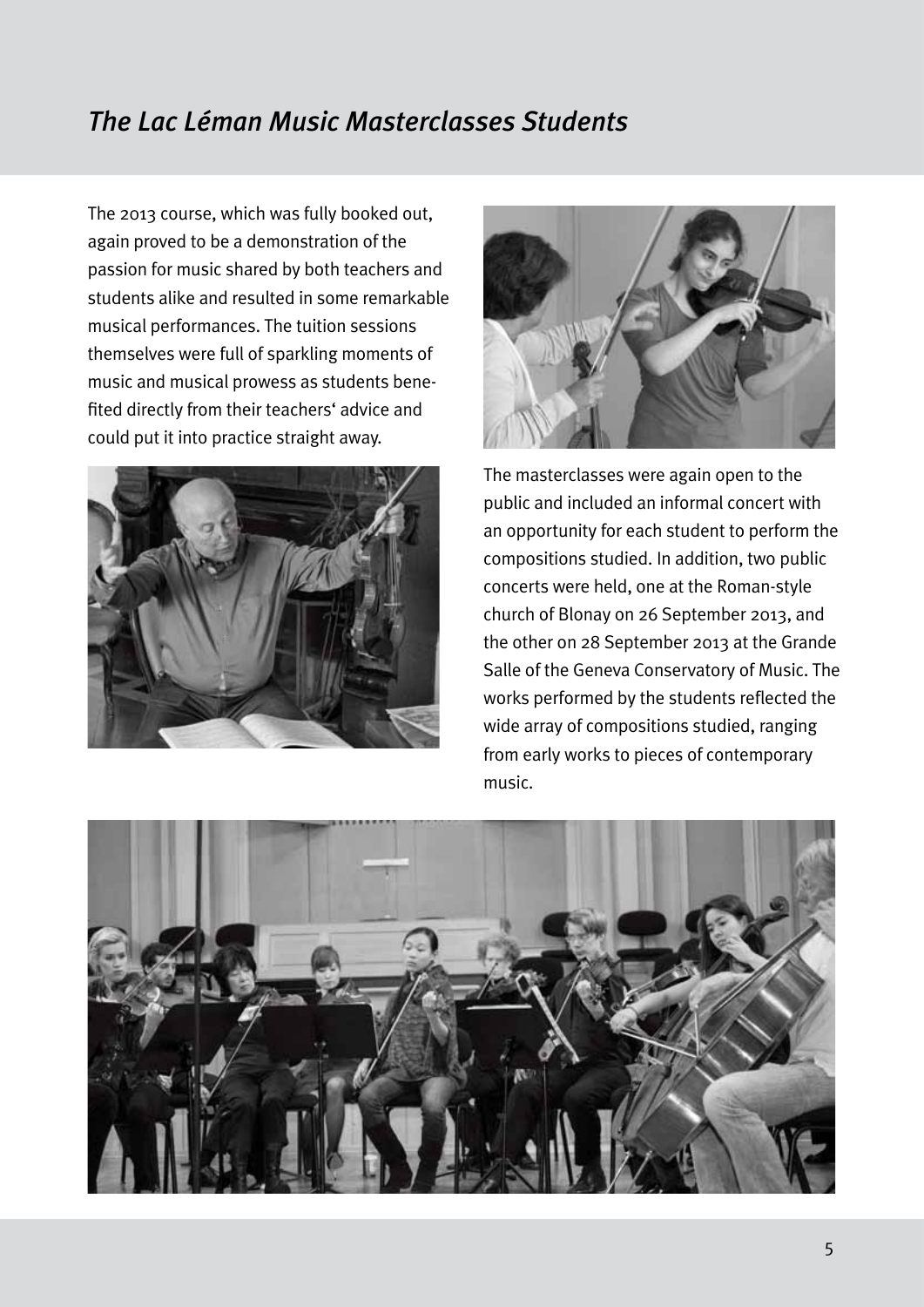At the concert performed in the Blonay church, works by Paul Hindemith, Friedrich Herrmann, Luigi Boccherini, Johann Sebastian Bach, Igor Stravinsky, Eugène Ysaÿe and Johannes Brahms were presented.

The first part of the sold-out Geneva concert consisted of solo pieces chosen and individually presented by the course participants. This part of the programme included works by Camille Saint-Saëns, Piotr Tchaikovsky and César Franck, the interpretation which was greeted with great enthusiasm by the audience. The second part of the concert was dedicated to a performance of the Haydn string quartet opus 77 no. 1, interpreted by the Michelangelo String Quartet, and an interpretation of Piotr Ilyich Tchaikovsky's "Souvenir de Florence" in its orchestra version, performed by all course participants. Instead of a conductor, the orchestra was led in the first chairs by Mihaela Martin, Daniel Austrich, Nobuko Imai and Frans Helmerson. The concert ended with a standing ovation.

The Geneva concert was also recorded and LLMM is grateful to have obtained the funding to produce a CD of the main parts of the concert as a live document of the achievements of the 2013 LLMM course.

The spirit of the 2013 masterclasses is perhaps best reflected in the following student comments. Wenting Kang, violist, said: "It was a very inspiring time for me to work with the wonderful artist Nobuko in such a beautiful place. It took me away from a lot of distraction in life and let me concentrate on the music. Also, the chamber music reading and ensemble playing with all the colleagues was a great pleasure and learning experience. It's a place and time I'll always remember." Niklas Liepe, violinist, agreed: "The Lac Léman Music Masterclasses in Blonay are a great opportunity for young musicians to get away from the stresses of everyday life to focus on making music in a peaceful and beautiful place and to share great moments of making music together in a chamber music group and string orchestra."



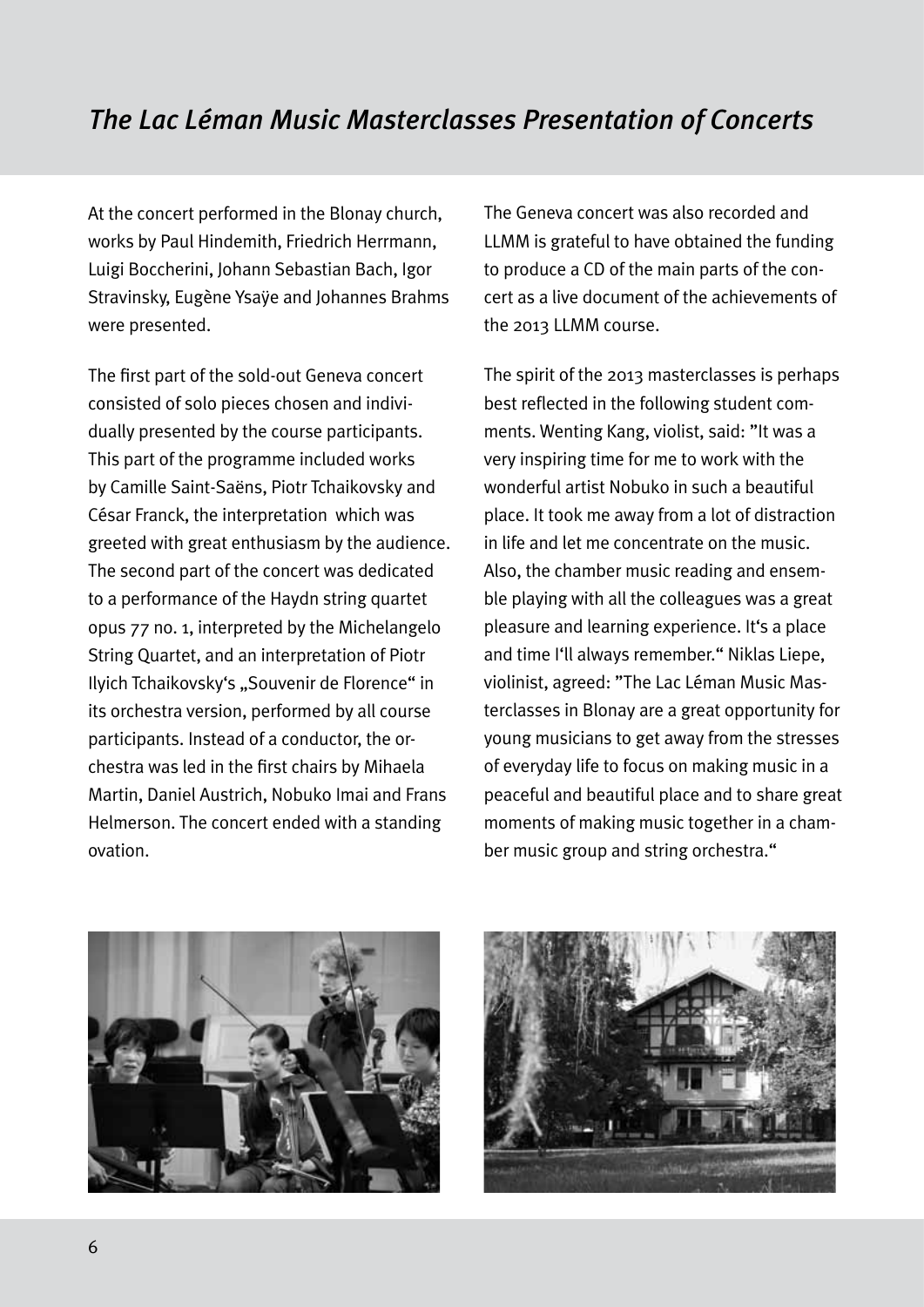#### *The Lac Léman Music Masterclasses Association*

LLMM pursues its objectives of education in music without any profit motivations. This is why the Lac Léman Music Masterclasses Association was founded. The cost of its courses cannot be covered by the fees which students pay for the course. Some students need scholarships, which cannot always be obtained from other organisations. The 2013 course was no exception. LLMM is therefore particularly pleased to have again received generous financial support for organising the course, both from individual music lovers and from sponsors.

LLMM would like to express special thanks to everyone who supported it again in 2013. Specific mention goes to the following major sponsors of the 2013 event: Tarisio, Lombard Odier, JTI and Shiseido. Special thanks also go to the Hindemith Foundation, which again supported LLMM by offering space at the Hindemith Music Centre to students below the age of 26 at reduced rates.

LLMM also expresses its thanks to all the individuals supporting its work, financially or otherwise, including those who helped to organise the public concerts and offered the students the chance to stay at their homes for the night after the concert in Geneva. LLMM could not pursue its activities if it could not rely on this kind of support from individual music lovers as well.

In view of the support received in 2013, the board of the LLMM Association, consisting of Professor Pierre Tercier of Fribourg, chairman, Benoît Chappuis, lawyer in Geneva, Fabian



von Schlabrendorff, lawyer in Frankfurt/Main, Germany, Liana Georgana, lawyer in Geneva, and David Pelot, lawyer in Lausanne, hopes that the LLMM Association will be able to organise further masterclasses in the coming years as well. The board notes, however, that the cost of organising such events will increase and that therefore increased efforts will be required to find the necessary funds. The board of the LLMM Association therefore calls on everybody in a position to give to join forces with all those who support LLMM in order to ensure that the work so successfully started can be continued.